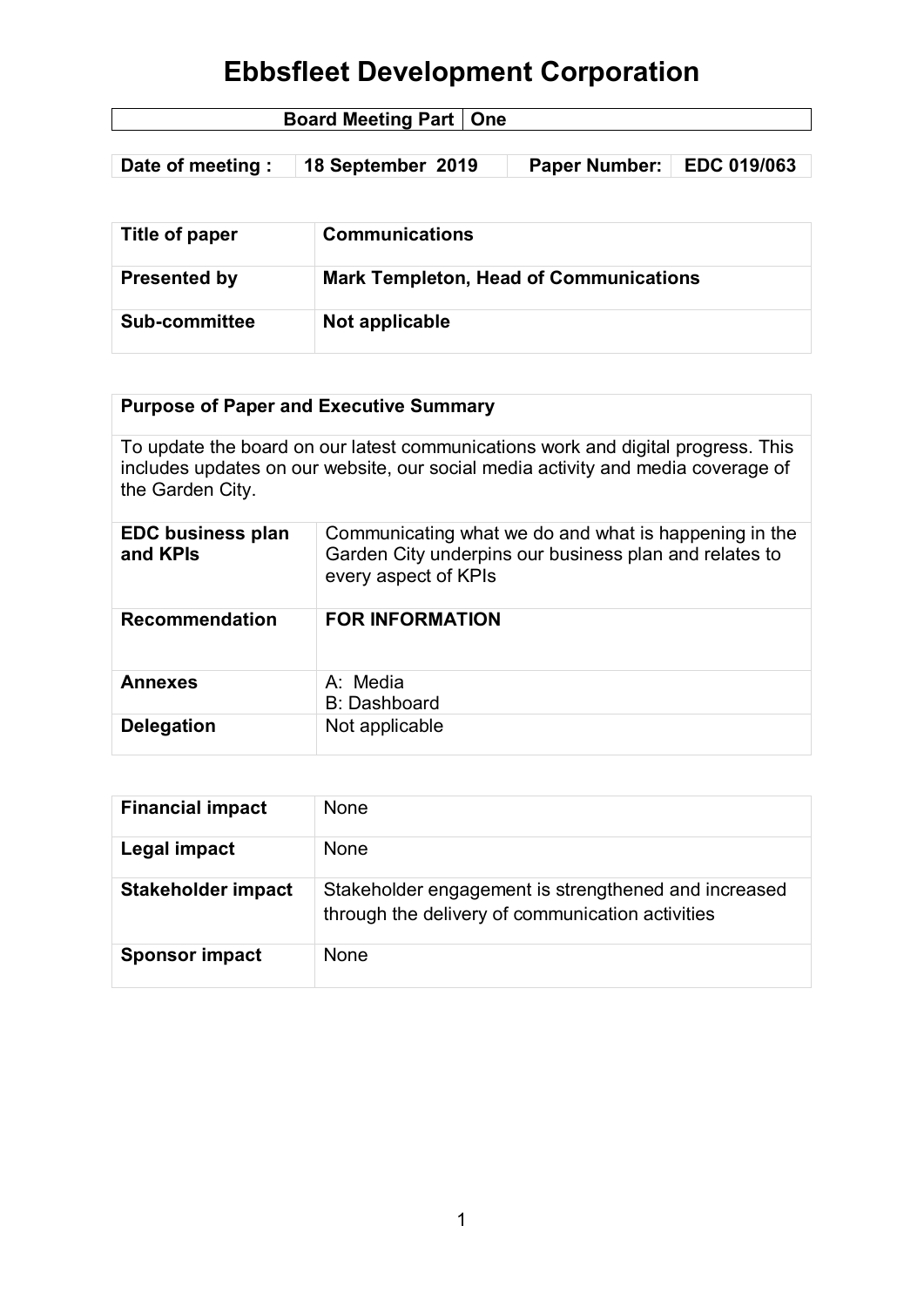| <b>Board Meeting Part   One</b> |                   |                           |  |
|---------------------------------|-------------------|---------------------------|--|
|                                 |                   |                           |  |
| Date of meeting:                | 18 September 2019 | Paper Number: EDC 019/063 |  |

### 1. **Media**

- 1.1 Between July and August media coverage resulted in more than 10 million views online in stories that mentioned Ebbsfleet Garden City.
- 1.2 We featured in a positive Sunday Times article about Healthy New Towns and how the NHS is looking at creating "healthy homes" and Kevin McGeough was interviewed.
- 1.3 We also took part in a BBC special report which aired on BBC South East and BBC London about what makes Ebbsfleet a healthy new town.
- 1.4 The BBC health correspondent spent two days in the area interviewing us, NHS officials and residents.
- 1.5 They also commissioned a drone to form part of the coverage and the result was a two slots on the lunch time bulletins followed by an in-depth 5 minute piece on the evening news.
- 1.6 The broadcast can also be seen on our website at [https://ebbsfleetdc.org.uk/2019/08/20/what-makes-ebsfleet-garden-city-a](https://ebbsfleetdc.org.uk/2019/08/20/what-makes-ebsfleet-garden-city-a-healthy-new-town/)[healthy-new-town/](https://ebbsfleetdc.org.uk/2019/08/20/what-makes-ebsfleet-garden-city-a-healthy-new-town/)
- 1.7 We also hosted a visit by new Secretary of State for Housing Robert Jenrick which was widely publicised on MCHLG's social media channels.
- 1.8 As well as a visit to the EDC Information Centre at Ebbsfleet International and EDC offices at the Observatory, he also met residents and apprentices at David Wilson Homes in Castle Hill.
- 1.9 We issued a press release on our Community Investment Fund as we had given a total of £50,000 to local groups who wanted to start or expand existing community activities around the Garden City.

A copy of media can be seen in **Annex A**.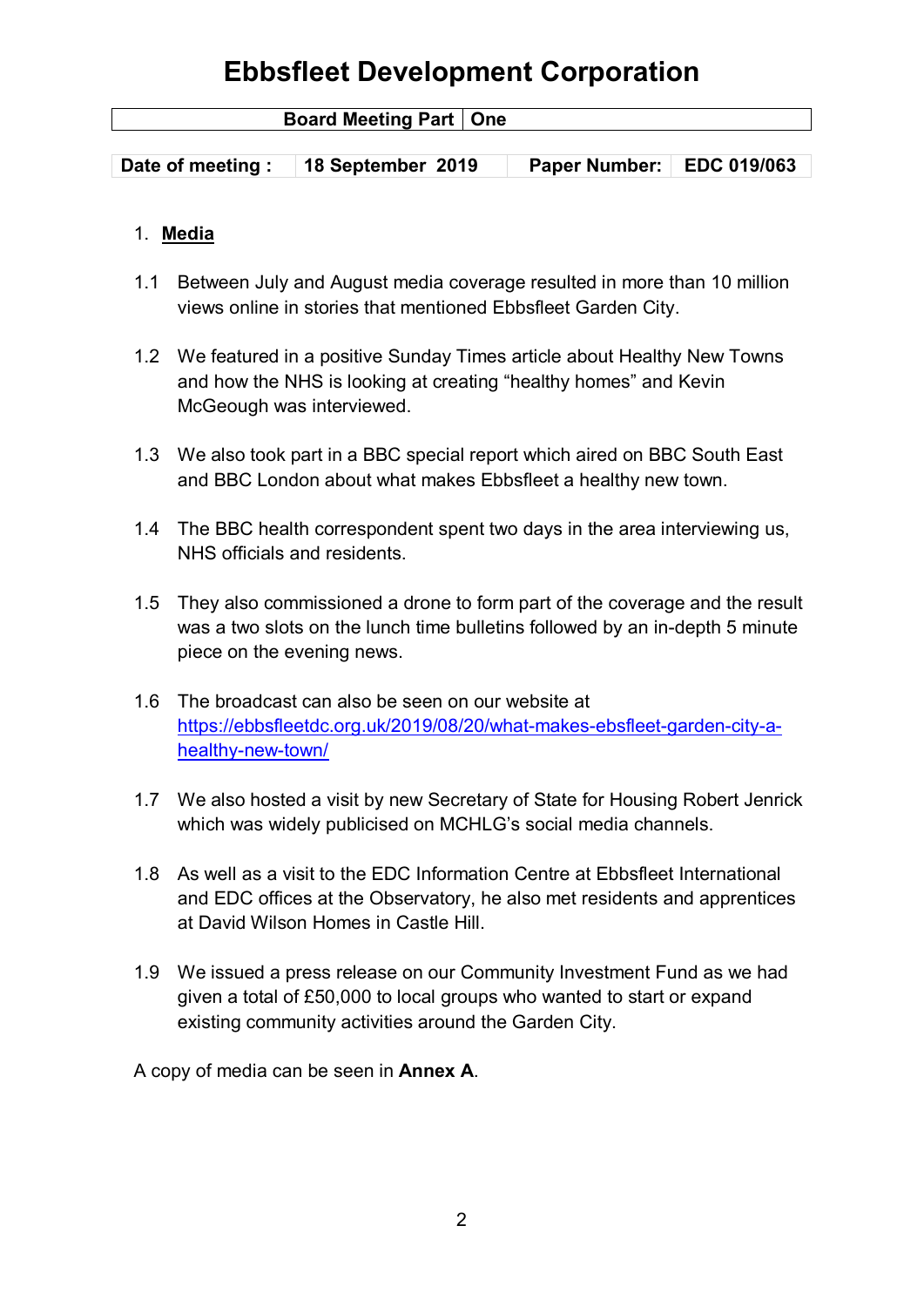| <b>Board Meeting Part   One</b> |                   |                             |  |
|---------------------------------|-------------------|-----------------------------|--|
|                                 |                   |                             |  |
| Date of meeting:                | 18 September 2019 | Paper Number:   EDC 019/063 |  |

### **2. Blog**

- 2.1 The third instalment of our Castle Hill blog went live in August and resulted again in a spike in our web traffic.
- 2.2 This month Lydia Elder talked about her favourite five 'summer hotspots' in and around the Garden City to take her children during the summer holidays.
- 2.3 She talked about the two play areas in Castle Hill as well as visits to Millbrook Garden Centre.
- 2.4 The blog was one of our most popular pages during August.



## My top five hot spots around Ebbsfleet Garden City for family fun in the summer

Well, we made it through our first heatwave in the Garden City! It's been a summer of extremes and unpredictable weather, which has meant I've had to get creative when planning days out and weekend activities. Now it's the school holidays, I thought I'd share my Top 5 Summer Spots in and around Ebbsfleet, that ... Continue reading



Ebbsfleet Development Corporation

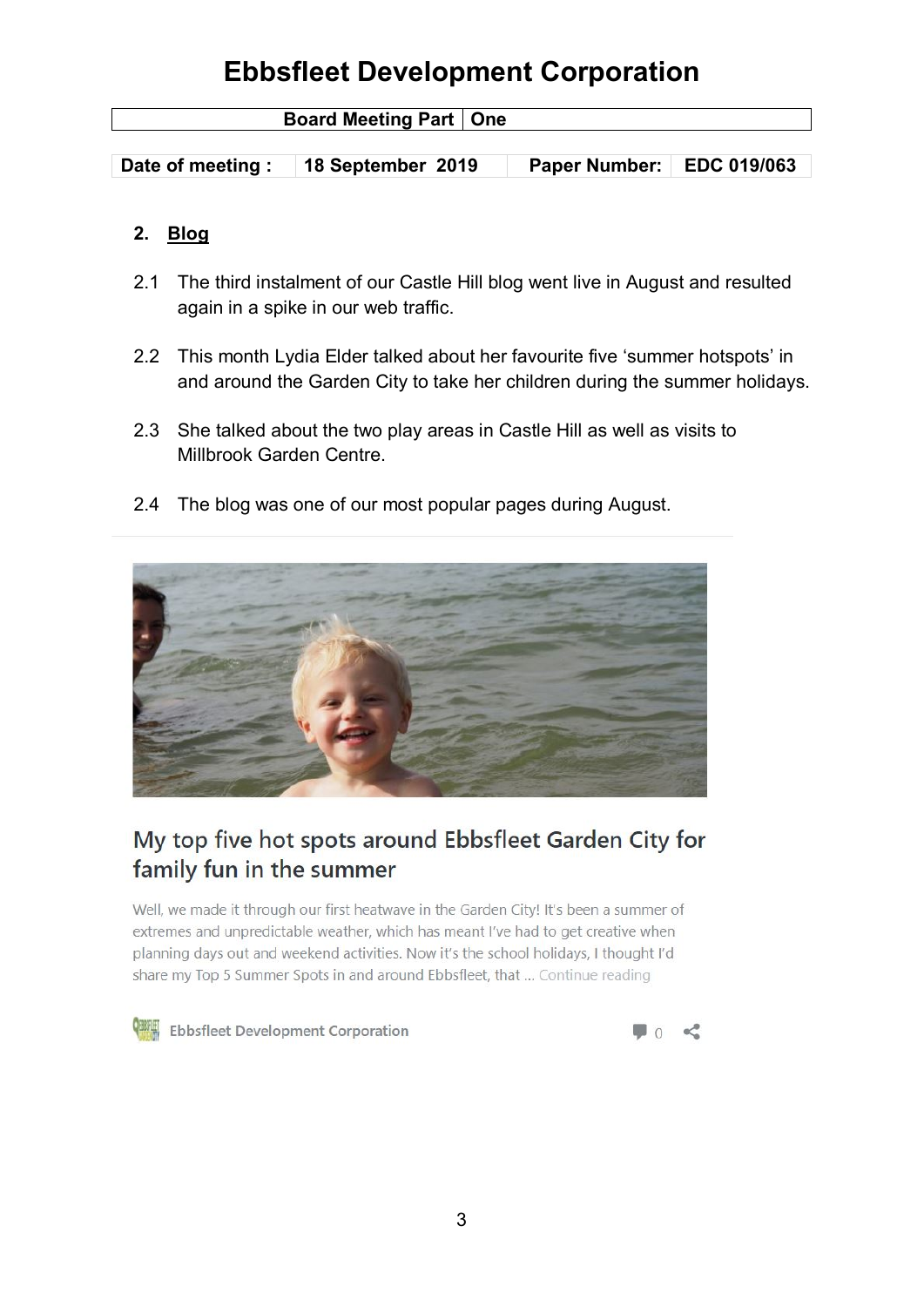| <b>Board Meeting Part   One</b> |                   |                             |  |
|---------------------------------|-------------------|-----------------------------|--|
|                                 |                   |                             |  |
| Date of meeting :               | 18 September 2019 | Paper Number:   EDC 019/063 |  |

### **3. Website**

- 3.1 In July we hit a new record for visits to the EDC website with 5,811 individuals looking at 17,339 pages.
- 3.2 This was down to two news stories which gained a lot of attention. The first was the Bluewater tunnel decision made by Kent County Council and the second was the first store to open in Ebbsfleet Garden City – the Co-op at Ebbsfleet Green.
- 3.3 Both stories were visited more than 4,500 times.
- 3.4 In August the EDC website was visited by 4,462 individuals looking at more than 13,300 pages.
- 3.5 This was a record August for us over the last three years as figures tend to decline during the summer holidays.
- 3.6 The most viewed page was our work for us page where we advertised the role of a finance manager with the EDC as well as the setting up of the Ebbsfleet Design Forum with Design South East in which we are looking to set up an independent design review panel for Ebbsfleet Garden City.
- 3.7 A copy of website use from May 2016 until August 2019 can be seen in Annex B

#### **4. Social Media**

- 4.1 During July and August social media posts across LinkedIn, Facebook, Twitter and Instagram were seen by in excess of 200,000 people.
- 4.2 Our most popular posts were about the finance position (seen by more than 20,000 on LinkedIn alone) and the latest from our blogger.
- 4.3 A selection of pictures from our Instagram account can be seen below.